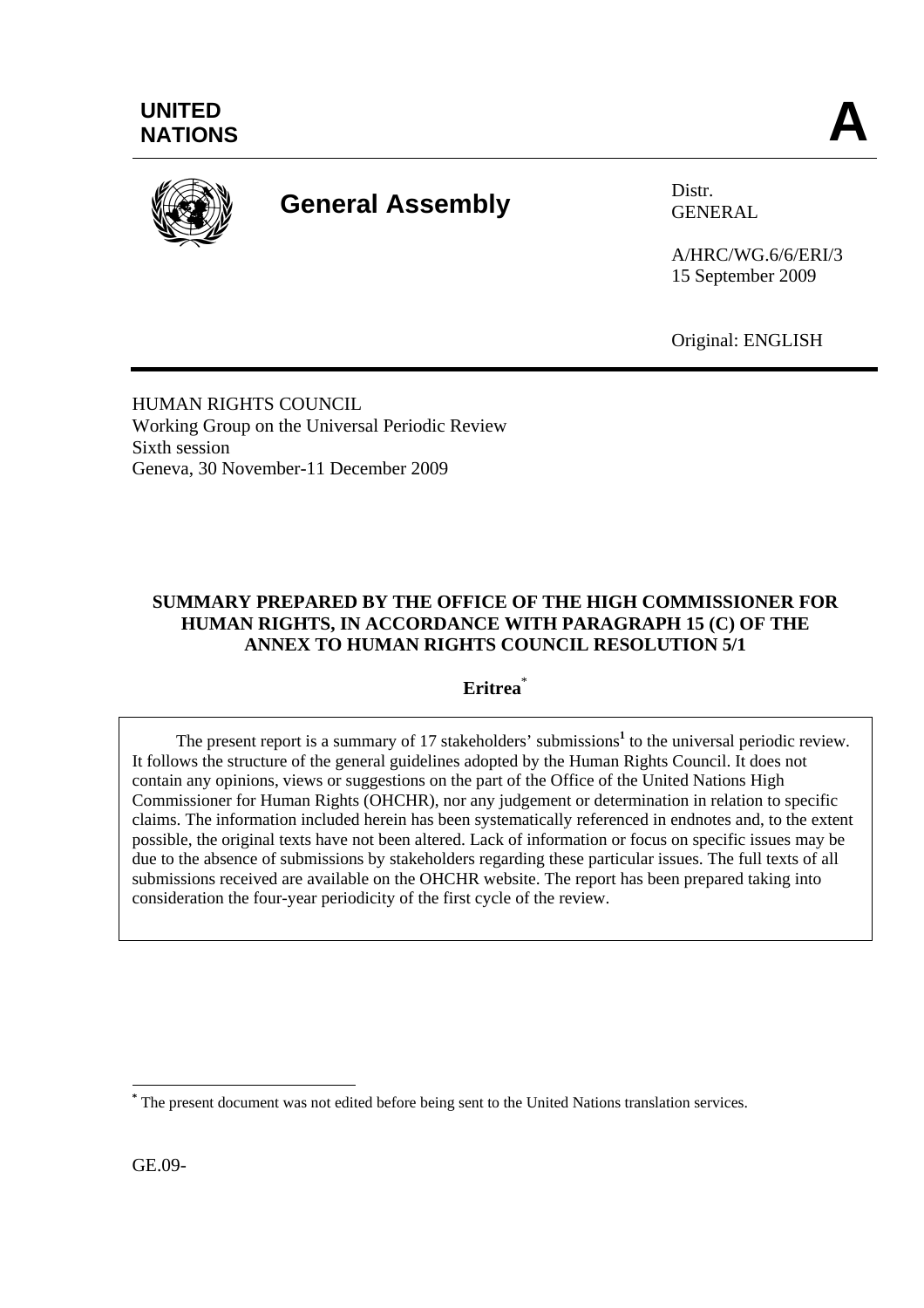# **I. BACKGROUND AND FRAMEWORK**

#### **A. Scope of international obligations**

1. Joint submission 1 (JS1) informed that Eritrea has ratified the ICCPR, ICERD, ICESCR, CEDAW, CRC and the African Charter on Human and Peoples' Rights (ACHPR), and that most reports are due to the United Nations treaty bodies.**<sup>2</sup>** Human Rights Watch (HRW) recommended that the Government of Eritrea sign and ratify the Rome Statute, CAT, CED and ICCPR-OP 1 and 2.**<sup>3</sup>** Open Society Justice Initiative (OSJI) recommended that Eritrea considers accession to the two treaties on statelessness.**<sup>4</sup>**

#### **B. Constitutional and legislative framework**

2. JS1 noted that the Government of Eritrea is using the Penal Code Proclamation of 1957 as a "temporary" document for the last 18 years<sup>5</sup> and that Eritrea is ruled by a series of unilateral declarations and proclamations.<sup>6</sup> It added that a Constitution was ratified by a constituent Assembly in 1997 and has been shelved since its adoption.**<sup>7</sup>** The Constitution grants various protections for religious freedom, according to the European Centre for Law and Justice (ECLJ).**<sup>8</sup>** Open Doors International (ODI) considered that limitations are set on the right to freedom of religion and belief in this Constitution.<sup>9</sup> HRW recommended that the Government implement the Constitution, approve a political party law, and begin preparations for democratic elections with international monitoring throughout the process.**<sup>10</sup>**

## **II. PROMOTION AND PROTECTION OF HUMAN RIGHTS ON THE GROUND**

#### **A. Cooperation with human rights mechanisms**

3. JS1 considered that the Government is openly hostile to all human rights mechanisms which it considers as inappropriate violations of Eritrea's sovereignty.<sup>11</sup> HRW recommended that the Government issue a standing invitation to United Nations special procedures to investigate and report on allegations of serious abuses in Eritrea.**<sup>12</sup>**

# **B. Implementation of international human rights obligations**

#### **1. Equality and non discrimination**

4. ODI stated that the Constitution grants equal rights to both sexes and that the traditional culture is one of the main causes of discrimination against women. Sexual Rights Initiative (SRI) noted that much of society remains traditional and patriarchal and most women have an inferior status to men in their homes and communities. Males retain privileged access to education, employment, and control of economic resources, with more disparities in rural areas.**<sup>13</sup>** SRI reported that in Eritrea several traditional practices are harmful to the wellbeing of girls, including early marriage, dowry and polygamy.**<sup>14</sup>**

5. OSJI recommended that Eritrea ensure that citizens are not deprived of their nationality on discriminatory grounds; make available judicial review and effective remedies in all cases of deprivation of nationality; and treat equally citizens by birth and citizens by naturalization in matters of deprivation of nationality.<sup>15</sup> It also recommended that Eritrea amend its nationality law to guarantee non-discrimination in access to citizenship, in particular by removing any provisions that are directly or indirectly discriminatory on grounds of disability; amend its nationality law to guarantee the acquisition of Eritrean nationality for stateless children born on its territory; and grant citizenship to stateless persons permanently resident in Eritrea, whether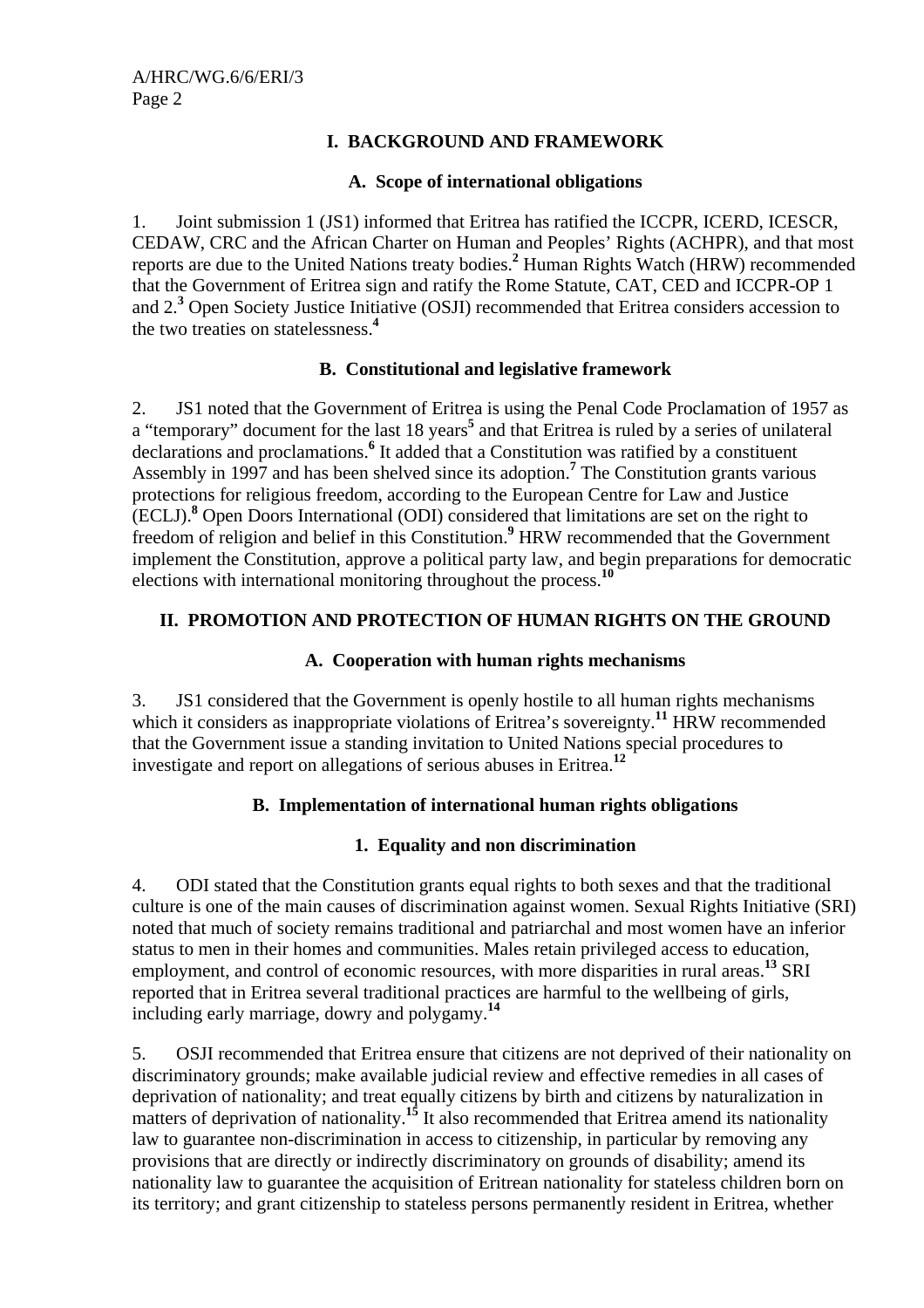of a neighbouring country's origin or those who physically came from this neighbouring country, who have not acquired citizenship of another State.<sup>16</sup>

#### **2. Right to life, liberty and security of the person**

6. HRW reported that the Eritrean Government is responsible for extra-judicial killings and that some deliberate killings occur during detention but more occur when prisoners attempt to escape confinement or flee the country.**<sup>17</sup>** According to Eritreans for Human and Democratic Rights-United Kingdom (EHDR-UK) / Release Eritrea (RE), in July 2005, it was reported that up to 161 young people were brutally gunned down, whilst attempting to flee from Wi'a military camp. The Government never acknowledged the incident took place and to date, the families are not aware the fate of those killed.**<sup>18</sup>**

7. JS1 informed that there are thousands of prisoners who were not formally charged and who have disappeared.<sup>19</sup> Amnesty International (AI) added that it is very difficult to obtain information on people who 'disappear' into secret detention.**<sup>20</sup>** HRW also stated that some families finally learn of their relatives' fate only when informed of death in custody (but not its cause).**<sup>21</sup>** AI further indicated that families face reprisals from authorities for inquiring about an arrest or communicating with international human rights organisations.**<sup>22</sup>** HRW recommended that the Government immediately allow independent monitors access to all known and secret Eritrean detention facilities; register and notify family members of the whereabouts of detainees; restore visiting rights, access to legal representation and respect international standards of law in the treatment of prisoners.**<sup>23</sup>** JS1 recommended that every case of disappearance must be investigated and those responsible for extra-judicial killings must be pursued and brought to justice.**<sup>24</sup>**

8. International PEN (IP) noted serious concerns regarding the health and well being of all prisoners and mentioned that detainees are denied family visits, are believed to be denied access to medical treatment and many are being held in harsh conditions and subjected to torture or cruel, inhumane or degrading treatment or punishment.**<sup>25</sup>** HRW noted that deaths in custody are common as a result of ill-treatment, torture, starvation, and denial of medical care.**<sup>26</sup>** HRW recommended that the Government investigate and prosecute all officials including military officers suspected of committing murder, rape, torture or cruel and degrading treatment of detainees and national service conscripts.**<sup>27</sup>** AI called on the Government to immediately end the practice of torture and other ill-treatment; establish independent and impartial investigations into all allegations of torture or other ill-treatment of prisoners; and bring the perpetrators to justice in accordance with international standards of fair trial.**<sup>28</sup>**

9. AI received reports that individuals have been tortured to force them to denounce their faith or to punish them for performing religious activities while in detention. It added that prison conditions are generally harsh, cells and other confinement spaces are overcrowded, damp and unhygienic and prisoners are often malnourished and do not have access to clean drinking water.<sup>29</sup> AI has received reports of deaths in detention of religious prisoners as a result of harsh conditions and treatment or from lack of medical care for treatable diseases.**<sup>30</sup>**

10. AI stated that at least eleven former Government ministers and Eritrean liberation veterans who called for democratic reform and greater respect for human rights remain in secret detention following their arrest on 18 September 2001. Known as the G-15, they have never been charged or appeared in court to face trial. Similar information was provided by I P,**<sup>31</sup>** EHDR-UK/RE**<sup>32</sup>** and HRW.**<sup>33</sup>** AI noted that their exact location and health status have never been revealed by the Government and that at least one of the eleven reportedly died in custody due to harsh conditions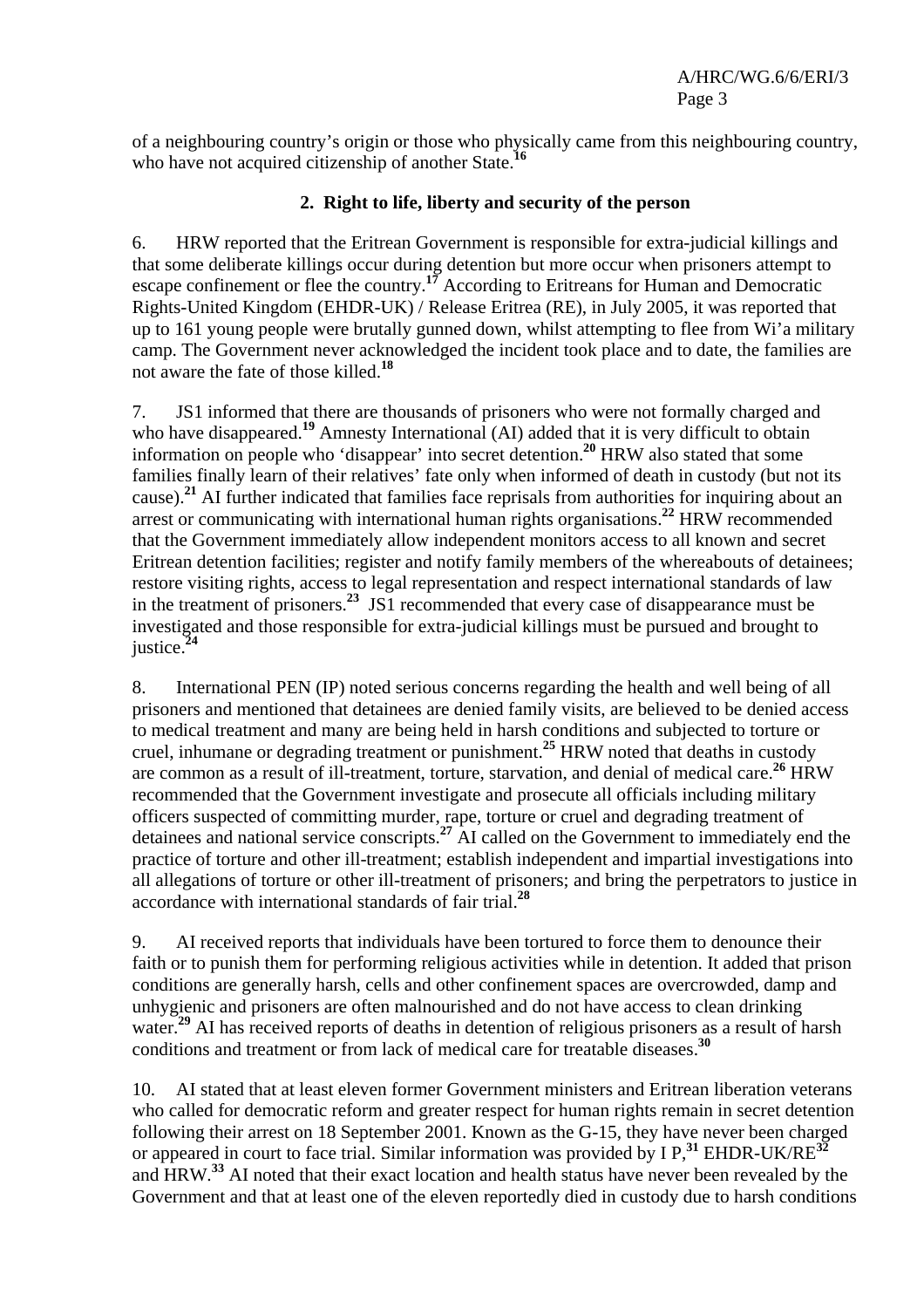and lack of access to medical treatment.**<sup>34</sup>** EHDR-UK/RE recommended that all political prisoners be released, including the G-15 and journalists.**<sup>35</sup>**

11. SRI mentioned that Female Genital Mutilation (FGM) is widespread and practiced by almost all ethnic and religious groups.**<sup>36</sup>** It recommended that the Government pursue educational efforts to eradicate FGM; criminalize it in the Penal Code; set up the required programmes to provide assistance to victims; and that international organizations and donors support the work of civil society in this regard.**<sup>37</sup>**

12. SRI stated that the Government has taken a firm public stance against domestic violence, especially wife beating, which is widespread and that marital rape is not categorically outlawed in Eritrea.**<sup>38</sup>** It added that women and girls are subjected to sexual violence within the community and that girls are also subjected to violence at the hands of State agents in the context of the recurrent armed conflict with a neighbouring country. SRI indicated that child soldiers, including girls, have reportedly been used in the fighting, contrary to international standards.**<sup>39</sup>** Conscience and Peace Tax International (CPTI) said that the status of women in the army has suffered a sharp reversal and that by 2004, the perception that female conscripts faced sexual slavery led to violent confrontations with recruiters in some Muslim communities. CPTI added that rape is reportedly widespread leading to frequent pregnancies and resulting in release from the military but subsequent social stigmatisation.<sup>4</sup>

13. While noting that overall the Government has failed to protect women from violence,**<sup>41</sup>** SRI recommended that the Government: criminalize marital rape; conduct public awarenessraising campaigns on rape as a crime and empower victims and their families to expose it; amend the necessary legislation so marriage to the victim does not result in charges of rape being dropped; take immediate action to stop the practice of recruiting children as soldiers while also duly investigating and punishing those responsible for it and providing assistance to victims.**<sup>42</sup>**

14. The Global Initiative to End All Corporal Punishment of Children (GIEACP) reported that corporal punishment is lawful in the home**<sup>43</sup>** and in alternative care settings under the provisions for the "right of correction" in the Transitional Penal Code.**<sup>44</sup>** A code of conduct states that corporal punishment should not be used in schools, but there is no explicit prohibition in law.**<sup>45</sup>** GIEACP noted that it has been unable to ascertain the legality of corporal punishment as a disciplinary measure in penal institutions, that in the penal system, corporal punishment is lawful as a sentence for crime under article 172 of the Transitional Penal Code and that it is abolished in the Draft Penal Code.**<sup>46</sup>**

15. According to HRW, Eritreans who criticize the President or question Government policies, practice a religion that the Government deems objectionable, or attempt to evade prolonged and indefinite compulsory "national service" are frequently arrested and detained for months or years without charge or trial. HRW added that thousands - and possibly tens of thousands – of Eritreans are currently estimated to be incarcerated in various known and secret detention facilities.**<sup>47</sup>**

16. HRW also stated that thousands of less prominent people have been arrested and incarcerated without charge, trial, or opportunity to appeal and without access to family, lawyers or independent prison monitoring organizations.**<sup>48</sup>** EHDR-UK/RE added that people can be arrested for any reason by any 'official' and that it is almost impossible to know the exact reasons for detention or even place of detention. It reported that the various security forces belonging to the President, the National Security or the generals can detain a person, that these arrests take place outside the normal justice system and that the civilian courts including the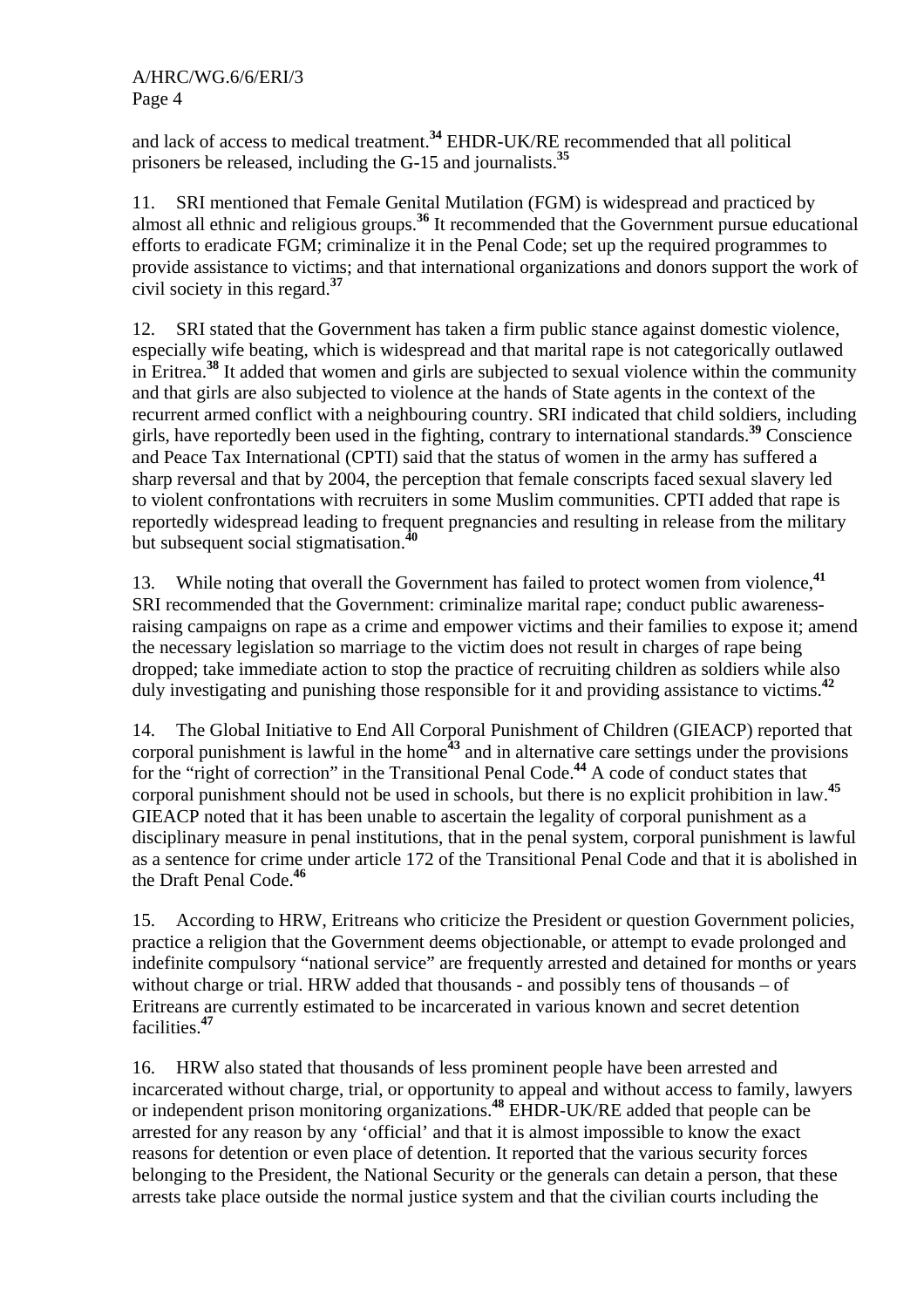High Court, cannot intervene.**<sup>49</sup>** JS1 said that the Government must bring an immediate end to arbitrary detentions.**<sup>50</sup>**

# **3. Administration of justice, including impunity, and the rule of law**

17. JS1 mentioned that most extra-judicial arrests are of a political nature and cases are seen by a special court whose judges are ranking People's Front for Democracy and Justice (PFDJ) officials.**<sup>51</sup>** According to EHDR-UK/RE, this special court, set up by the President to allegedly fight corruption, violates the very basic principles of justice. It is presided over by three army officers with no legal background, its rulings are final and it can overturn any court's decision. Trials before this court fall short of international fair trial standards.**<sup>52</sup>** Similar information was provided by CSW/HRCE.**<sup>53</sup>** EHDR-UK/RE recommended that the special court should be disbanded and all prisoners sentenced by the court released until all its decisions are reviewed by an internationally recognised court.**<sup>54</sup>**

18. JS1 stated that Eritrea is divided into Military Command Zones paralleling the civilian Administrative Regions, that the military exercises full executive, legislative and judiciary authority starting at the lowest units and that offences deemed serious are transferred to Brigade commands: colonels and upwards have the authority to pass death sentences and execute soldiers for trying to escape, abandoning position or simply for "cowardice."**<sup>55</sup>** JS1 indicated that the Government should not control justice and should put clear rules on the means and measures taken by police force, especially regarding the detention and that the military should not be in charge of civil police activities under control of justice.**<sup>56</sup>**

# **4. Right to privacy, marriage and family life**

19. JS1 reported that people do not confide to anyone except to trusted family members, assume that their telephones are bugged and speak in code with one another.**<sup>57</sup>** JS1 asked that the Government stop spying on Eritrean citizens inside and outside the country.**<sup>58</sup>**

20. JS1 considered that the conscription-without-end makes planning for marriage and family virtually impossible**<sup>59</sup>**and requested the Government to adopt objective rules regarding conscription with the aim to allow young people to plan for marriage and family.**<sup>60</sup>**

21. Joint submission 2 (JS2) indicated that Eritrea maintains criminal sanctions against sexual activity between consenting adults of the same sex**<sup>61</sup>** and recommended that Eritrea bring its legislation into conformity with its international human rights obligations by repealing all provisions which criminalise sexual activity between consenting adults of the same sex.**<sup>62</sup>**

#### **5. Freedom of movement**

22. For HRW, Eritrea severely restricts the movement of its citizens within and outside the country and requires all national service conscripts to have written permission to travel within the country. Military checkpoints along all roads check travel permits to assure that travel has been authorized and even Eritreans not actively serving in national service must present identity cards at every check point. HRW stated that the Government does not issue travel documents or exit visas to Eritreans eligible for national service and children older than 14 are not allowed to travel outside Eritrea.**<sup>63</sup>** AI mentioned that at least four journalists have been imprisoned since 2005 for attempting to enter two neighbouring countries.**<sup>64</sup>**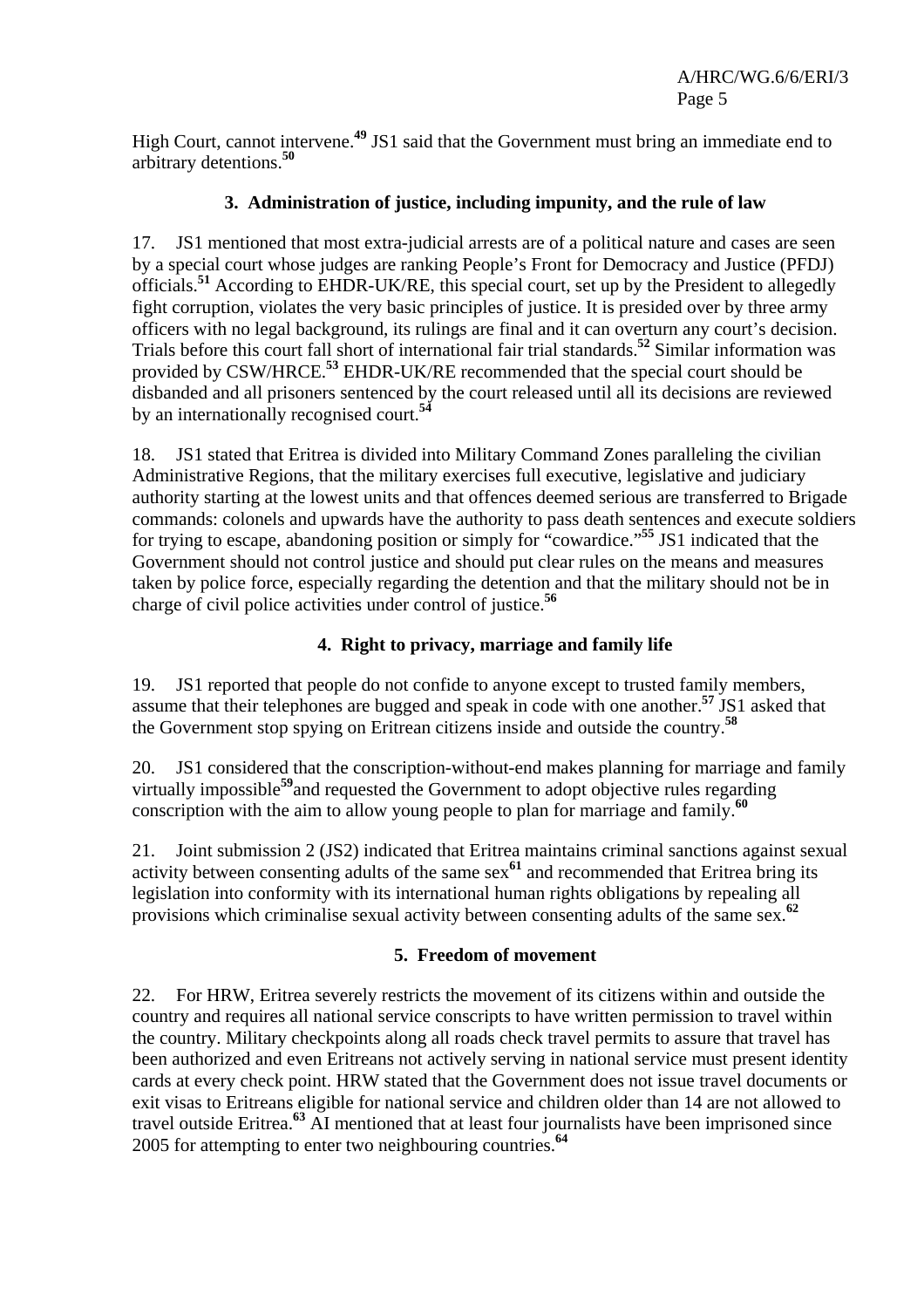#### **6. Freedom of religion or belief, expression, association and peaceful assembly, and right to participate in public and political life**

23. AI indicated that members of banned religious groups are at risk of arrest and incommunicado detention and that only four faiths are officially recognised in Eritrea: the Orthodox, Catholic and Lutheran Churches and Islam. It added that in 2002, the Government banned all minority religious groups and over 3,000 members of religious minority groups are believed to be detained without charge or trial and often subjected to torture or other ill-treatment.**<sup>65</sup>** Similar information was reported by ODI,**<sup>66</sup>** Jubilee Campaign (JC)**<sup>67</sup>** and the Institute on Religion and Public Policy (IRPP).**<sup>68</sup>** The latter stated that the situation of religious freedom in Eritrea is widely recognized by governmental and non-government actors to be among the worst in the world.**<sup>69</sup>**

24. HRW added that Jehovah's Witnesses face elevated levels of discrimination. It reported that after they failed to vote in a 1993 referendum on independence and because their religion does not permit them to participate in military service, the Eritrean Government in effect stripped Jehovah's Witnesses of their citizenship.**<sup>70</sup>**The European Association of Jehovah's Christian Witnesses (EAJCW) mentioned that many of the individuals who were arrested and refused to join the military have been severely beaten.**<sup>71</sup>** It indicated that all Jehovah's Witnesses were not allowed to work in any Government offices, their business licenses were revoked, and their identity cards and travel documents were taken from them.**<sup>72</sup>** It said that currently, 42 Jehovah's Witnesses are in prison for their religious beliefs.**<sup>73</sup>**AI reported similar information.**<sup>74</sup>**

25. EAJCW appealed to the authorities to promptly take positive steps to protect the freedom of religion of Jehovah's Witnesses and release all those detained and urged them to grant permission for a delegation of Jehovah's Witnesses to visit Eritrea to meet personally with President Afewerki to clear up any misunderstandings with a view to peacefully resolving these issues.**<sup>75</sup>** HRW recommended that the Government issue clear public orders to the security forces to cease arbitrary arrest, detention, and torture of people based on their religious beliefs.**<sup>76</sup>**

26. IRPP indicated that the Government interferes in the everyday workings of registered religious groups at the highest levels and that the Eritrean Orthodox Church, the Evangelical Lutheran Church, the Roman Catholic Church, and the Muslim community have faced abuses and interference in their religious affairs by the Government, which required all four of the officially registered religions to submit reports on the sources of their funding and a complete list of personnel and property.**<sup>77</sup>**

27. AI reported that on 27 May 2007, the Government announced that it had appointed a new Patriarch, in spite of rules set out by the Orthodox Church which forbids the appointment of a new Patriarch while the current One is still alive.**<sup>78</sup>** Similar information was reported by HRW**<sup>79</sup>** and IRPP.**<sup>80</sup>**According to AI, the authorities have detained a number of Muslims for opposing the Government appointment of the Chief Mufti and on 13-14 August 2008, at least forty Muslim clerics and scholars from the Saho ethnic group were arrested in the middle of the night and taken away in unmarked cars.**<sup>81</sup>**

28. ODI urged the Government to review the laws regarding religious groups and organizations and make sure that they comply with the obligations under the ICCPR. It recommended a transparent registration process and asked the Government to recognize the applicants as soon as possible.**<sup>82</sup>** IRPP recommended that the military reform its treatment of religious groups and allow equal treatment and freedoms for all individuals regardless of their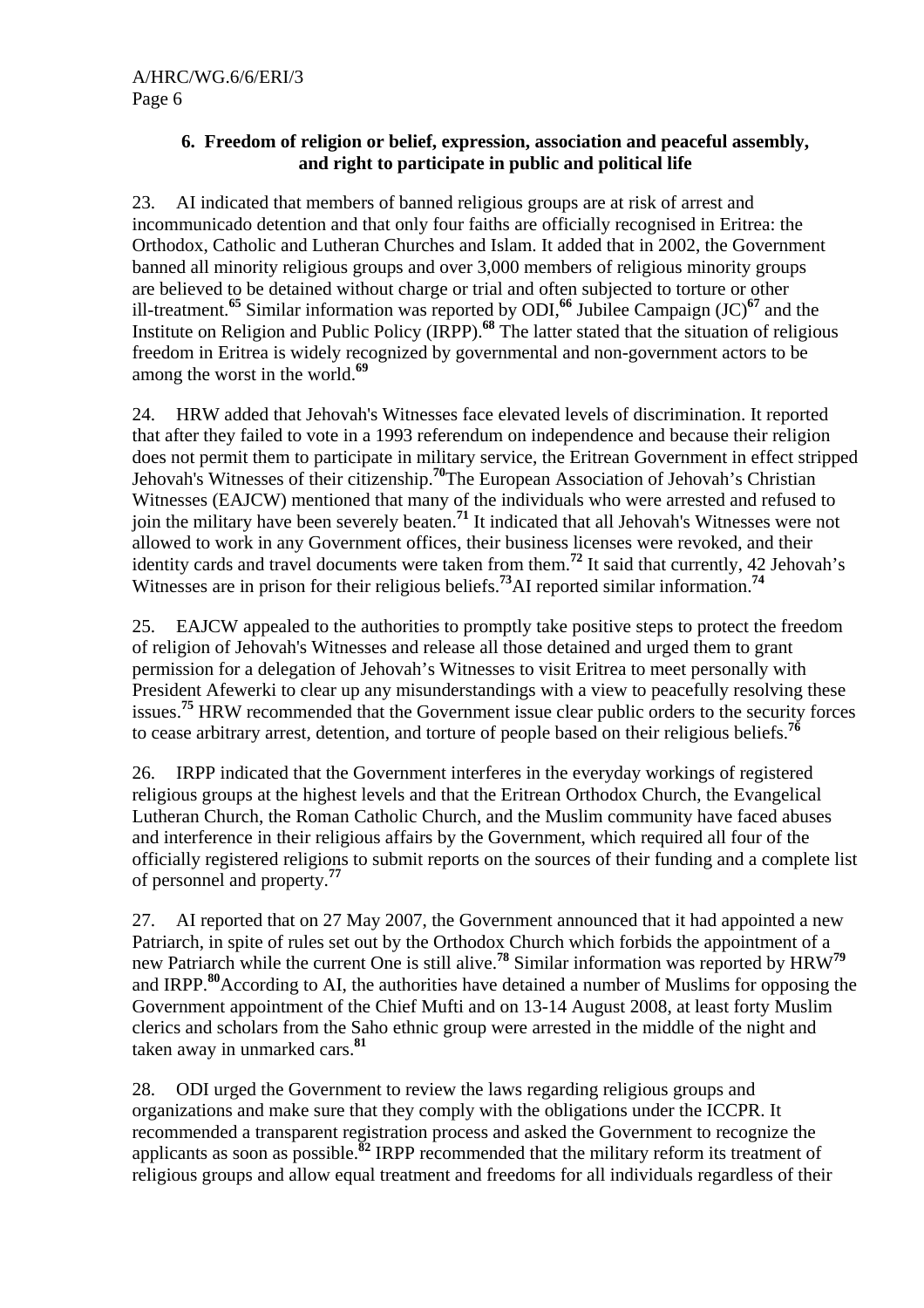religious creed and that the Government allow for more than 4 religious communities to exist openly and freely in the country.**<sup>83</sup>**

29. According to IP, Eritrea is the only country in Africa to have no privately owned news media, all media is State-controlled and more journalists are imprisoned in Eritrea than in any other African country.**<sup>84</sup>** AI reported that no independent or private press has been permitted by the authorities following the closure of all independent media in late September 2001 and that ten journalists who protested against the closure of the media were arrested in late September 2001.**<sup>85</sup>** Similar information was reported by JS1.**<sup>86</sup>** IP thought that a more likely explanation of the crackdown is that it was an attempt to stamp out political dissent. It noted that all the journalists detained have had their bank accounts frozen and assets confiscated.**<sup>87</sup>** AI informed that they remain in incommunicado detention and have never been charged or brought before a court to face trial and that the Government has refused to confirm their location and health status.**<sup>88</sup>**According to IP, in May 2007, the African Commission on Human and Peoples' Rights ruled that the detention of journalists was arbitrary and unlawful and called on the Government to release and compensate the detainees. However, the Eritrean Government has not yet complied with this ruling.<sup>89</sup> AI said that four of the journalists are believed to have died in custody.**<sup>90</sup>** Similar information was provided by IP.**<sup>91</sup>**

30. For AI, the Government has, since 2001, tightly controlled all media and continues to clamp down on any perceived dissent within the state media.**<sup>92</sup>** STP and CSW/HRC-Eritrea**<sup>93</sup>** informed that on February 22, 2009 the Government authorities ordered a raid on the premises of Radio Bana and that the entire staff of around 50 journalists was arrested and taken to the Dobozito detention centre in Asmara. Some were released, several remain detained.**<sup>94</sup>** AI indicated that no reason has been given for their arrest and they have not been charged with any offence.**<sup>95</sup>** JS1 noted that foreign journalists are censored and often expelled if they file a report not cleared by the Government, which controls all radio, television and print media and even monitors the Internet.**<sup>96</sup>**

31. AI called on the Government to immediately and unconditionally release all prisoners detained solely because of their political, religious or other conscientiously held beliefs; charge all other prisoners with a recognisable criminal offence and try them in court in accordance with international standards for fair trial; confirm the names, locations and health status of all detainees, and confirm any deaths which have occurred in detention; allow the International Committee of the Red Cross immediate, full and unconditional access to all detainees; and provide all detainees immediate access to a lawyer of their choice, to their families and to any medical treatment they may require.**<sup>97</sup>** IP made similar recommendations and called on the Government to uphold its commitments to the ICCPR, by ending the imprisonment of writers and journalists, and allowing the re-establishment of an independent media.**<sup>98</sup>**

32. CSW/HRCE stated that human rights organisations and human rights defenders cannot operate within Eritrea.**<sup>99</sup>** JS1 added that the diaspora-based Eritrean human rights organizations have been declared enemies of the State and are subjected to harassment by the supporters of the Government.**<sup>100</sup>** It mentioned that foreign NGOs are all virtually banned now under the pretext of "self-sufficiency".**<sup>101</sup>** Neither consultation nor dialogue with the civil society has been organised by the Government with regard to the UPR.**<sup>102</sup>** JS1 said that the Government must accept human rights groups to be active in Eritrea and should protect independent human rights promotion activities and stop the harassment of human rights defenders.**<sup>103</sup>** ODI recommended that the Government withdraw restrictive NGO laws in order to enable civil society to organize and make itself heard.**<sup>104</sup>**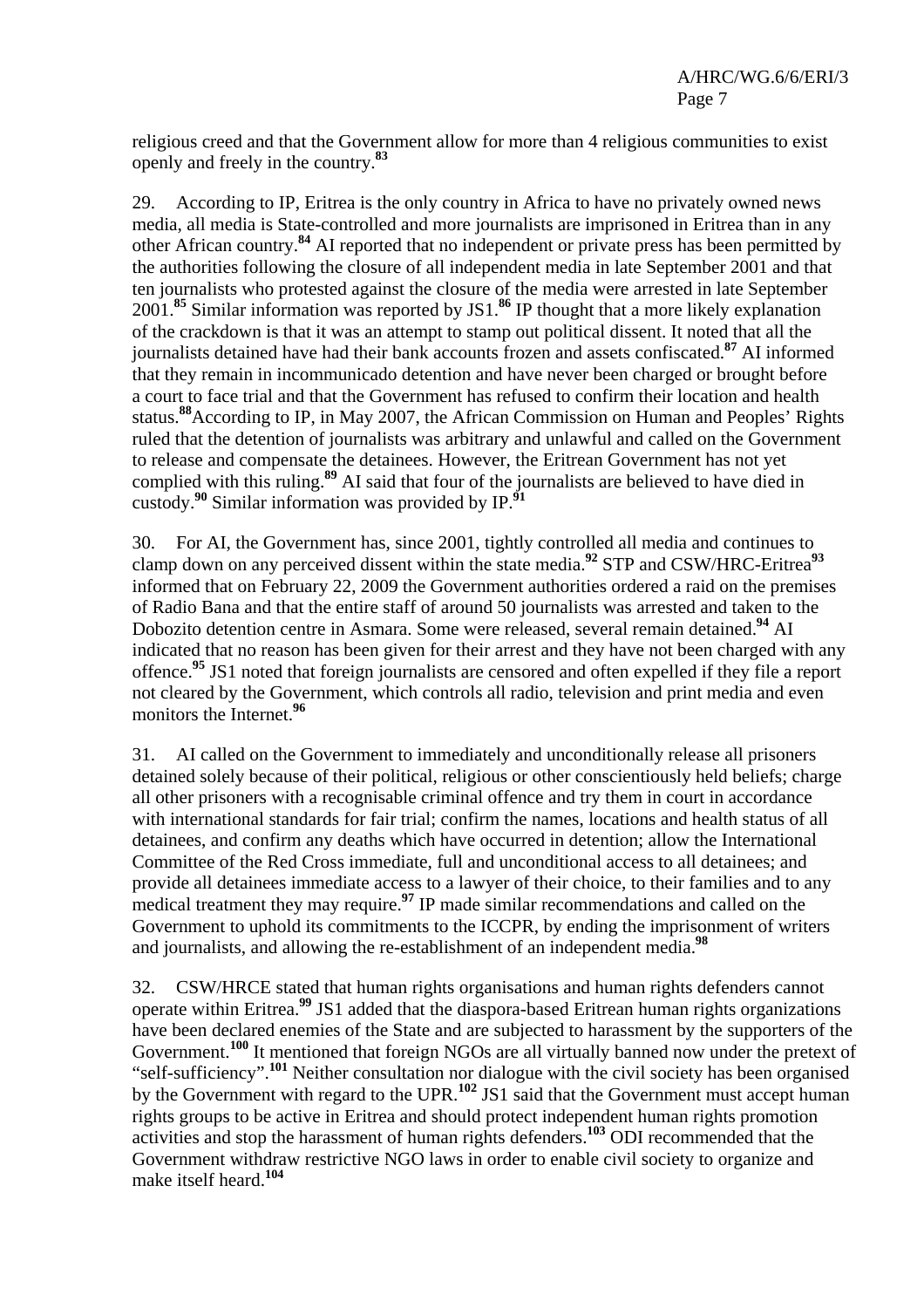33. Christian Solidarity Worldwide (CSW)/ Human Rights Concern-Eritrea (HRCE) stated that since the independence, Eritrea has been ruled by the Peoples Front for Justice and Democracy party (PFDJ), a provisional Government led by President Isaias Afewerki. According to these organisations, to date no elections have been conducted and opposition parties are prohibited. The party has not held its own congress since 1994, and the succeeding years have been marked by increasing repression.**<sup>105</sup>**Similar information was provided by JS1.**<sup>106</sup>**

34. HRW reported that no political organizations other than the ruling PFDJ are permitted and that it was told by eyewitnesses that actions as innocuous as signing a petition for changes in educational policy resulted in imprisonment and beatings. HRW said that the Government prohibits the formation of private associations not under its leadership and control, including labor unions and self-help organizations and that gatherings of more than three persons require Government permission, a prohibition that has particular impact on the practice of religion.**<sup>107</sup>** CSW/HRCE reported similar information.**<sup>108</sup>**

35. According to AI, the Eritrean authorities have frequently arrested suspected Government critics; there is little tolerance of dissent and no permitted forum for independent expression of political opinion or political association.**<sup>109</sup>** Society For Threatened Peoples (STP) mentioned that three students were arrested in an internet cafe in Asmara on 26 December 2008 for visiting opposition websites and that some 40 community leaders were arrested in September 2008 after they had publicly criticized the economic policy of the Government.**<sup>110</sup>** EDHR-UK/RE recommended that the Government commit to a concrete plan for free and fair elections without delay and with full participation of all Eritrean political forces.**<sup>111</sup>**

# **7. Right to work and to just and favourable conditions of work**

36. According to JS1, officials of all State apparatuses are former combatants and the small private sector is owned and run by supporters and sympathizers of the ruling party.**<sup>112</sup>** By monopolizing all aspects of life, the Government has denied the people the right to entrepreneurship and creating wealth and entry to the market is next to impossible because the Red Sea Trading Corporation, the party's economic arm, monopolizes shipping, insurance, banking, transportation, communication, fisheries, agriculture, mining, construction and even retail trade.**<sup>113</sup>** Similar information was reported by CSW/HRCE.**<sup>114</sup>** JS1 stated that there are no labour rights or free labour unions to defend them and that trade union leaders were arrested in 2005.<sup>115</sup> It added that the Government must allow free and independent economic activity, especially when the initiative comes from Eritreans living inside or outside of the country.**<sup>116</sup>**

37. CPTI stated that Eritrea has called up both men and women for military service in regular recruitment rounds since May 1994 and that under the "Proclamation on National Service" all between the ages of 18 and 40 are liable to national service comprising six months military training followed by twelve months of "active" military service or development service under the control of the army, and to subsequent reserve duties up to the age of 50. However, it noted that in situations of mobilisation or war, not only are reserves subject to recall, but "active" national service can be extended indefinitely.**<sup>117</sup>**

38. JS1 mentioned that tens of thousands of youth have been conscripted for indefinite periods and if not in active military duty, they are bonded into forced "national development" labour.**<sup>118</sup>** HRW recommended that the Government end the practice of indefinite national service, begin a process of phased demobilization for those who have served for more than the statutory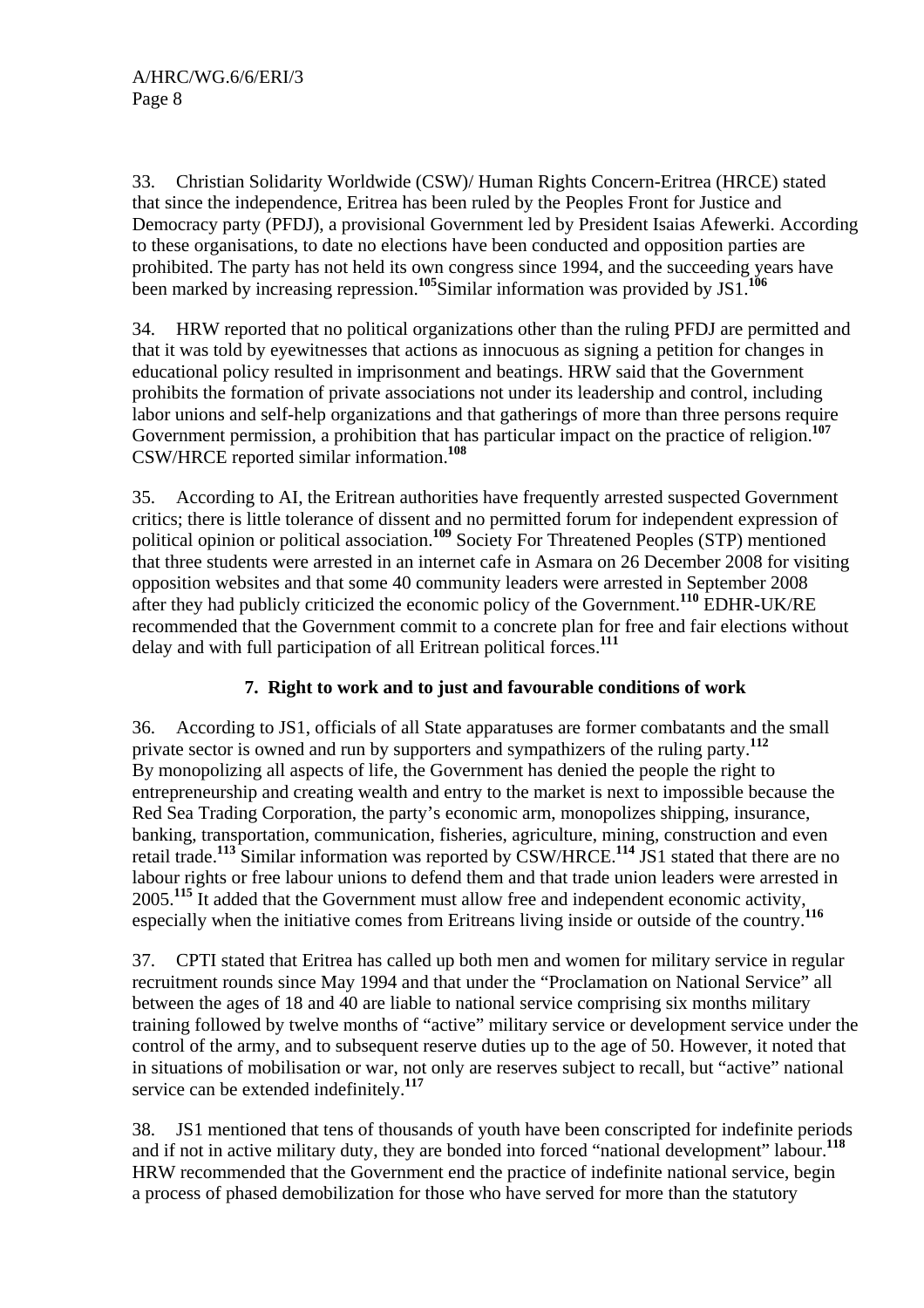18 months and cease using national service conscripts as forced labor for private enterprises.**<sup>119</sup>** CSW/HRCE recommended that the Government ensure that conscientious objection is respected and non-punitive alternative civilian services provided.**<sup>120</sup>**

39. JS1 added that the Government does not recognize the freedom of people to work and earn for themselves and considers human resources a nationalized asset that it owns like any other property.<sup>121</sup> CPTI mentioned that avoidance or attempted avoidance of military service by any means is punishable by a fine and two years imprisonment<sup>122</sup> and that Eritreans who leave the country to avoid military service and return at above the age of 40 are liable to imprisonment for five years, or until the age of 50, whichever is longer. Those who are still within the recruitment age on return are not only liable for military service, but are also subject to military punishment.**<sup>123</sup>**

40. HRW mentioned that the Government punishes family members for the actions of relatives who flee national service or the country, whether or not they were aware of the relative's actions or had the ability to control them. The family is fined an extremely large sum and family members are routinely imprisoned if the fine is not promptly paid. Similar information was provided by CSW/HRCE.<sup>124</sup> HRW added that in some instances, the family's land is forfeited and that the Government also arrests Eritreans whose expatriate family members have not paid the extraterritorial income tax that Eritrea attempts to impose on Eritreans living abroad, the socalled 'two percent' tax.**<sup>125</sup>** Similar information was reported by CPTI**<sup>126</sup>** and CSW/HRCE.**<sup>127</sup>**

## **8. Right to social security and to an adequate standard of living**

41. CSW/HRCE indicated that the Government has begun to monopolize food distribution and that most of the population is dependent on food and financial aid, which is disallowed by the Government, for fear of losing control of the population to foreign elements. CSW/HRCE informed that most of the international NGOs have been expelled and those remaining are subject to unnecessary and severe restrictions. They mentioned that as a result, food is emerging as a primary means of societal control and that at present, a full- blown famine is raging all over Eritrea. According to these organisations, the Government has refused to accept food aid from donors and has opted for "Cash for Work" aid, which it has been misappropriating without giving any account,**<sup>128</sup>** the only food outlets where food can be legally purchased are run by the Government and tiny amounts of food are sold at inflated.**<sup>129</sup>**

42. EDHR-UK/RE indicated that there is a visible increase in the number of beggars in the streets of the main cities, that the Government's refusal to accept food aid and humanitarian relief is making thousands destitute and that there are even reports of death resulting from hunger.**<sup>130</sup>** EDHR-UK/RE recommended that the Government allow humanitarian aid to enter the country and be distributed to the needy without delay.**<sup>131</sup>** HRW recommended that the Government invite independent and impartial humanitarian agencies seeking to provide assistance to assess humanitarian needs and facilitate their unhindered access to civilians in need.**<sup>132</sup>**

43. SRI reported that Eritrea faces a rapid expansion of the HIV/AIDS pandemic within the next few years, that the number of people infected by HIV could increase significantly**<sup>133</sup>** and that the country's health system is unprepared for such a rapid increase.**<sup>134</sup>** It recommended that the Government make some stable funds available for civil society projects to fight HIV/Aids and work with the media to define AIDS as a disease which should be cured and addressed, and not a cause for social scandal or stigma.**<sup>135</sup>**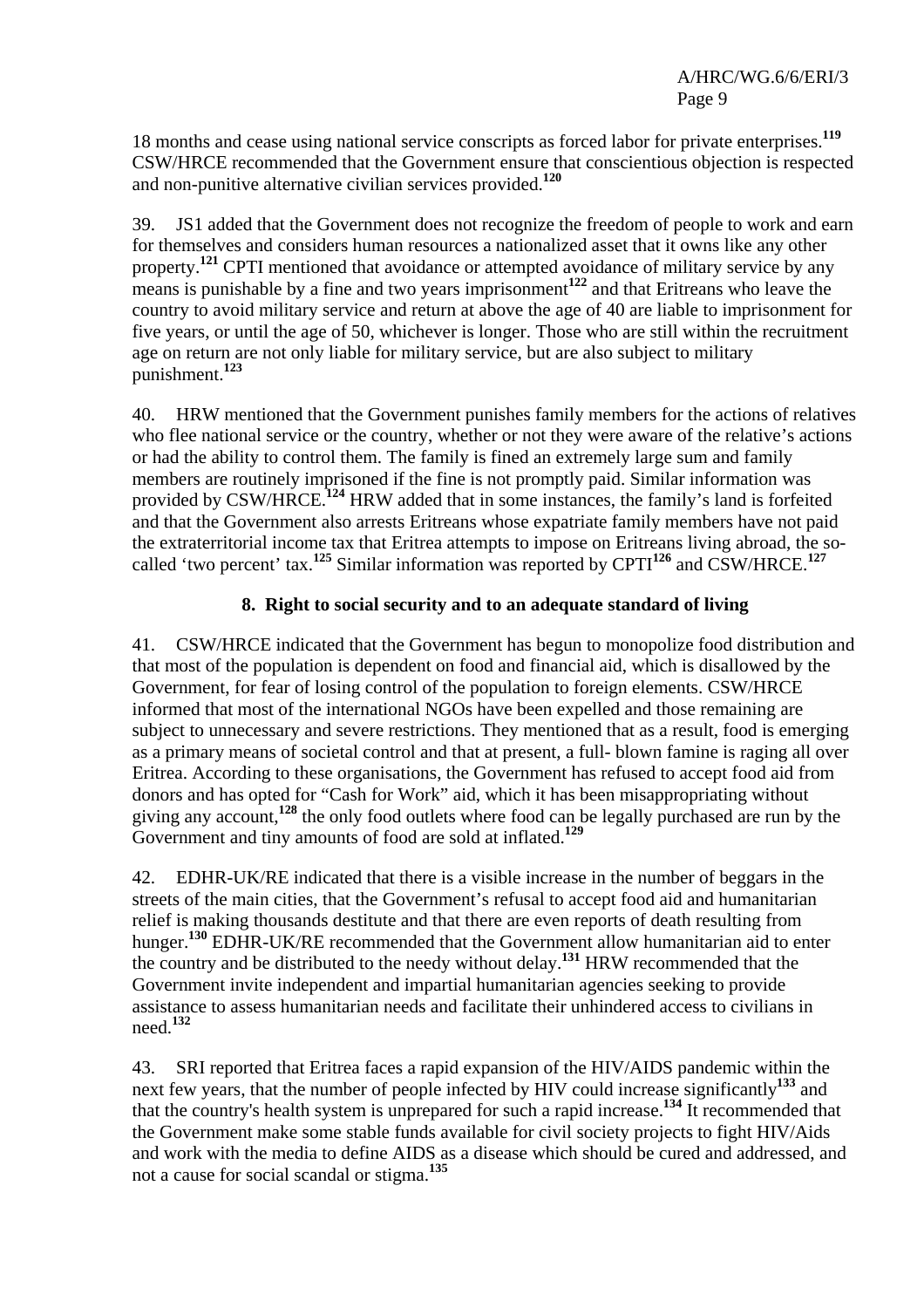44. SRI recommended that the Government legalize therapeutic abortion, facilitate medical assistance, especially in the remote areas of Asmara and provide clinics with female doctors, as the traditions sometimes made it harder for women to visit male gynecologists.**<sup>136</sup>**

# **9. Right to education and to participate in the cultural life of the community**

45. According to JS1, the right to education is negatively impacted by two Government's policies: militarization and cultural homogenization.**<sup>137</sup>** Beginning in eighth and ninth grades, students spend the larger part of their summer break in military-supervised outings assisting the Government-owned agro-businesses. The nation's only 12th grade classes are all located in Sawa, which is also the nation's major military boot camp. Because students associate education with conscript service, many have dropped out and there is an incentive to do poorly and repeat classes.**<sup>138</sup>** JS1 informed that the Government pursues a policy of equality of languages which is hindered by the lack of resources and the Government's tendency to use Tigrinya as the default official language.**<sup>139</sup>** JS1 requested that the Government abolish all military linked summer break activities and replace them with summer break activities organised by the Ministry of education to which young people can assist on a voluntary basis.**<sup>140</sup>**

## **10. Minorities and indigenous peoples**

46. JS1 indicated that by promoting a "one nation, one people" policy, the Government promotes cultural homogenization and discriminates against way of life of minorities.**<sup>141</sup>**

## **11. Migrants, refugees and asylum-seekers**

47. JC indicated that despite risking death and the "shoot-to-kill" orders for those who cross the border, Eritreans flee the country by thousands. The Catholic charity Aid to the Church in Need has new evidence of an unfolding humanitarian crisis across the Horn of Africa as people flee the country desperate for food and shelter, according to JC.**<sup>142</sup>**

48. According to JS1, the greatest number of refugees languishing in a neighbouring country for decades belongs to groups whose representation in the Government is almost nil. More than 150,000 Eritrean refugees still languish in refugee camps in this neighbouring country and about 30,000 returned to Eritrea with promises of rehabilitation and most have since returned to the refugee camps as second time refugees due to the repressive nature of the Government.**<sup>143</sup>**

49. CPTI stated that in 2007, some 36,000 Eritreans filed asylum claims, which represents over six per thousand of the total national population, a ratio not reached anywhere else. It reported that avoidance of or desertion from military service motivates most refugees and asylum seekers and that Eritrea is the one country at present from which a large number of people have become refugees because of their conscientious objections to compulsory military service.**<sup>144</sup>**

# **12. Internally displaced persons**

50. JS1 mentioned that since 1998, the people living in southern Eritrea, along the designated 15 mile stretch of buffer zone with a neighbouring country, have been displaced, their lives disrupted, and their villages abandoned. It noted that the land is heavily mined thus endangering the lives of the people.**<sup>145</sup>**

51. According to JS1, the Government has recently embarked on the forceful resettlement of villagers from the Akele Guzai and Seraye regions ("South Zone") to the Gash-Barka region. Villages are being forcefully uprooted from their ancestral lands and this is protested both by the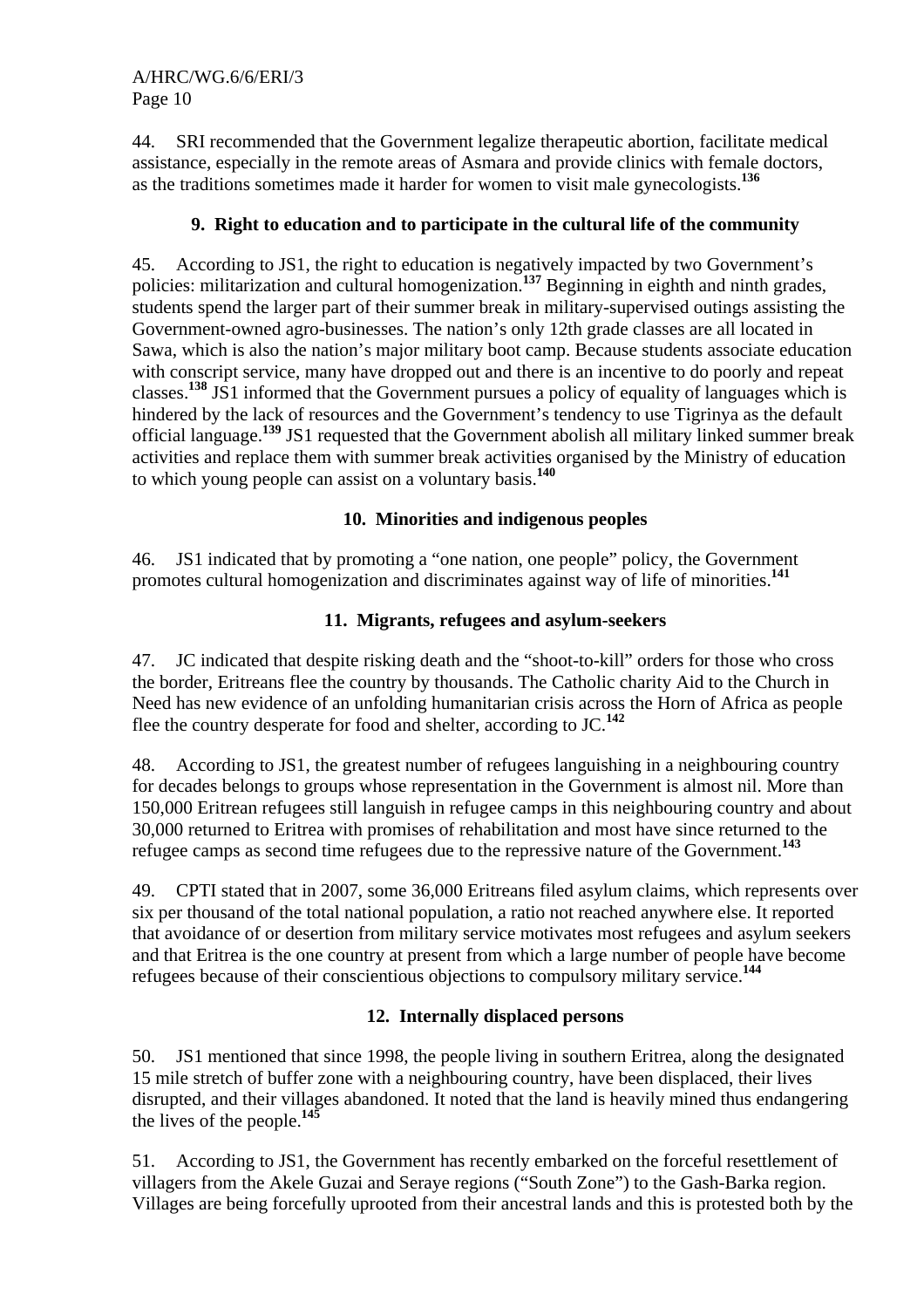settlers and the indigenous inhabitants of the region and has the potential to create communal strife.**<sup>146</sup>**

#### **III. ACHIEVEMENTS, BEST PRACTICES, CHALLENGES AND CONSTRAINTS**

**N/A.** 

#### **IV. KEY NATIONAL PRIORITIES, INITIATIVES AND COMMITMENTS**

**N/A.** 

#### **V. CAPACITY-BUILDING AND TECHNICAL ASSISTANCE**

#### **N/A.**

#### *Notes*

<sup>1</sup> The stakeholders listed below have contributed information for this summary; the full texts of all original submissions are available at: www.ohchr.org. (One asterisk denotes a non-governmental organization in consultative status with the Economic and Social Council.)

*Civil society* 

| AI              | Amnesty International, London, United Kingdom*                                             |
|-----------------|--------------------------------------------------------------------------------------------|
| <b>CPTI</b>     | Conscience and Peace Tax International, Leuven, Belgium*                                   |
| <b>CSW/HRCE</b> | Christian Solidarity Worldwide, Human Rights Concern - Eritrea, New Maldon, United         |
|                 | Kingdom                                                                                    |
| <b>EAJCW</b>    | The European Association of Jehovah's Christian Witnesses, Kraainem, Belgium               |
| <b>ECLJ</b>     | European Centre for Law and Justice, Strasbourg, France                                    |
| EHDR-UK/RE      | Joint submission by: Eritrean for Human and Democratic Rights-United Kingdom and           |
|                 | Realease Eritrea, United Kingdom                                                           |
| <b>GIEACP</b>   | Global Initiative to End All Corporal Punishment of Children, London, United Kingdom       |
| <b>HRW</b>      | Human Rights Watch, Geneva, Switzerland*                                                   |
| IP              | International PEN, London, United Kingdom*                                                 |
| <b>IRPP</b>     | The Institute on Religion and Public Policy, Washington, DC, United States of America      |
| JC.             | Jubilee Campaign, Fairfax, VA, United States of America                                    |
| JS1             | Joint Submission 1 is a coalition of: Eritrean Global Solidarity; Network of Eritrea Civil |
|                 | Societies-Europe; Suwera Center for Human Rights – Sudan; The Eritrean community in        |
|                 | Australia Inc; Eritrean Australian Mercy Association Inc; Awate Foundation                 |
| JS <sub>2</sub> | ILGA (International Lesbian, Gay, Bisexual, Trans and Intersex Association);               |
|                 | ILGA-Europe; Pan Africa ILGA; International Gay and Lesbian Human Rights                   |
|                 | Commission; ARC International                                                              |
| <b>ODI</b>      | Open Doors International, AA Harderwijk, The Netherlands*                                  |
| <b>OSJI</b>     | Open Society Justice Initiative, New York, United States of America                        |
| SRI             | The Sexual Rights Initiative, Buenos Aires, Argentina                                      |
| <b>STP</b>      | Society for Threatened Peoples, Gottingen, Germany*.                                       |

**2** JS1, p. 3, paras. 15 and 16.

- **5** JS1, p. 2, para. 7.
- **6** JS1, p. 2, para. 9.

**<sup>10</sup>** HRW, p. 6.

**<sup>3</sup>** HRW, p. 6.

**<sup>4</sup>** OSJI, p. 6, para. 18.

**<sup>7</sup>** JS1, p. 2, para. 8.

**<sup>8</sup>** ECLJ, p. 1, para. I A.

**<sup>9</sup>** ODI, p. 2.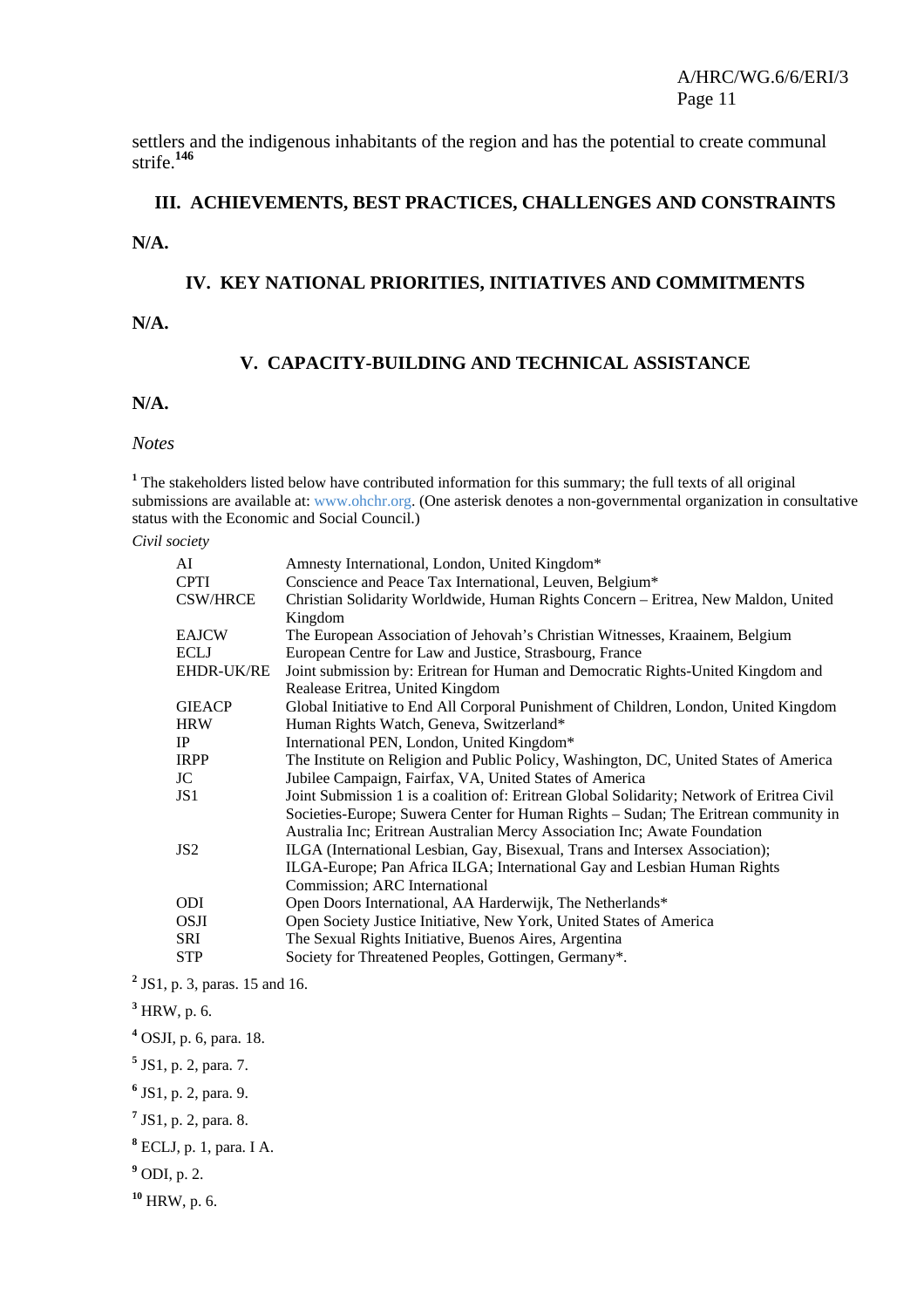A/HRC/WG.6/6/ERI/3 Page 12 JS1, p. 3, para. 14. HRW, p. 6. SRI, p. 1, para. 4. SRI, p. 3, para. 13. OSJI, p. 4, para. 12. OSJI, p. 6, para. 18. HRW, p. 2. EDHR-UK/RE, p. 3, para. 11. JS1, p. 4, para. 21. AI, p. 4. HRW, p. 2. AI, p. 4. HRW, p. 5. JS1, p. 5, para. 24. IP, p. 3. HRW, p. 2. HRW, p. 5. AI, p. 5. AI, p. 3. AI, p. 4. IP, p. 2. EDHR-UK/RE, p. 2, para. 8. HRW, p. 1. AI, p. 4. EDHR-UK/RE, p. 5. SRI, p. 2, para. 6. SRI, p. 2, para. 12. SRI, p. 2, para. 8. SRI, p. 2, para. 10. CPTI, p. 2, para. 4. SRI, p. 2, para. 11. SRI, p. 2, para. 12. GIEACP, p. 2, para. 1.1. GIEACP, p. 2, para. 1.4. GIEACP, p. 2, para. 1.2. GIEACP, p. 2, para. 1.3. HRW, p. 1. HRW, p. 2. EDHR-UK/RE, p. 1, para. 3. JS1, p. 5.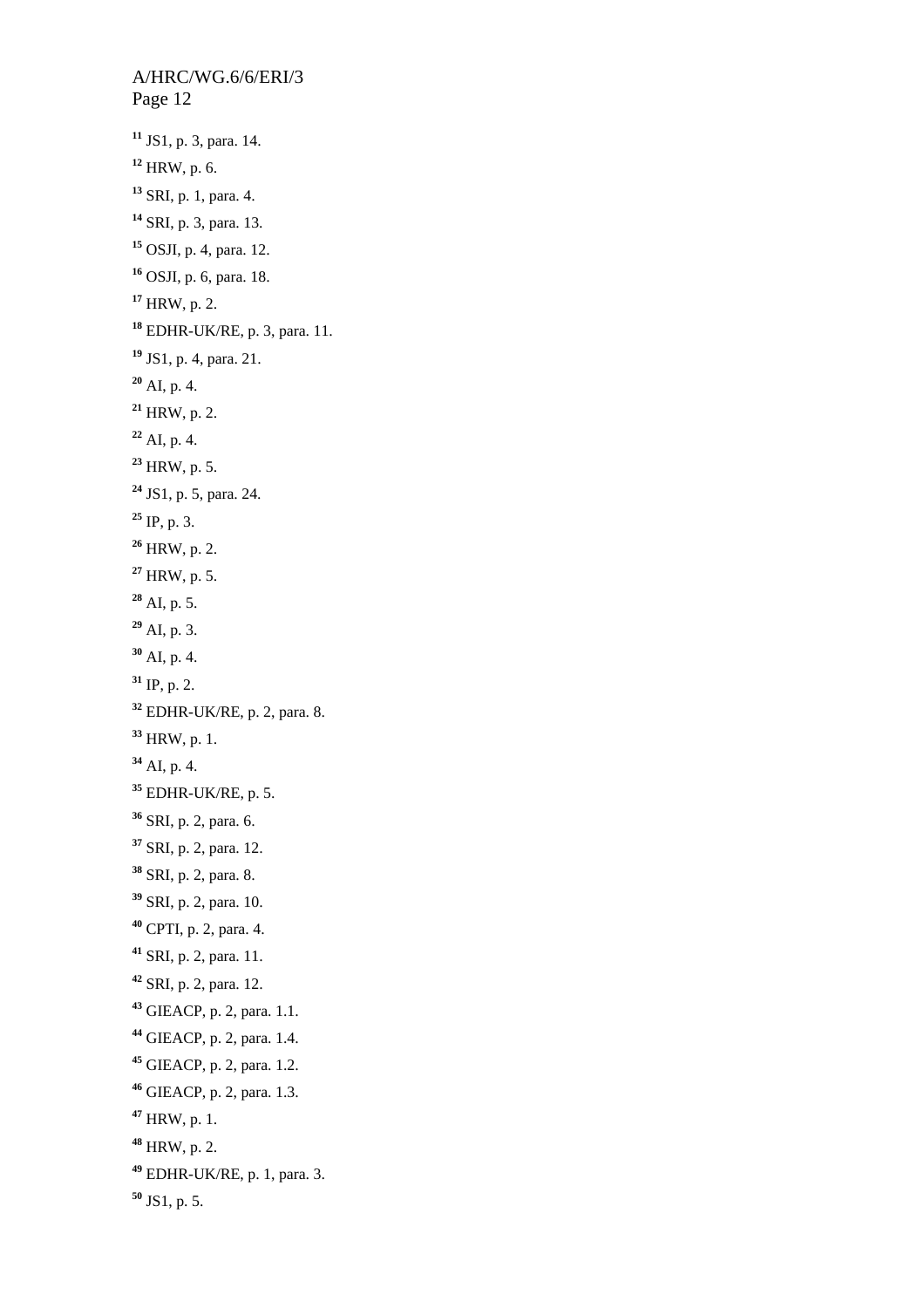A/HRC/WG.6/6/ERI/3 Page 13

```
51 JS1, p. 4, para. 23. 
52 EDHR-UK/RE, p. 1, para. 4. 
53 CSW/HRCE, p. 3, para. 6. 
54 EDHR-UK/RE, p. 5. 
55 JS1, p. 4, para. 24. 
56 JS1, p. 5. 
57 JS1, p. 6, para. 31. 
58 JS1, p. 6. 
59 JS1, p. 6, para. 30. 
60 JS1, p. 6. 
61 JS2, p. 1. 
62 JS2, p. 2. 
63 HRW, p. 4. 
64 AI, p. 5. 
65 AI, p. 3. 
66 ODI, p. 2. 
67 JC, pp. 1-2, paras. 5-9. 
68 IRPP, p. 1, paras. 1, 13-15 and 18. 
69 IRPP, p. 1, para. 1. 
70 HRW, p. 3. 
71 EAJCW, p. 3. 
72 EAJCW, p. 2. 
73 EAJCW, p. 2. 
74 AI, p. 3. 
75 EAJCW, p. 3. 
76 HRW, p. 5. 
77 IRPP, p. 2, para. 9. 
78 AI, p. 3. 
79 HRW, p. 3. 
80 IRPP, pp. 2-3, para. 10. 
81 AI, p. 4. 
82 ODI, p. 5. 
83 IRPP, p. 5, para. 23. 
84 IP, p. 1. 
85 AI, p. 4. 
86 JS1, p. 5, para. 28. 
87 IP, p. 2. 
88 AI, p. 4. 
89 IP, p. 2. 
90 AI, p. 4.
```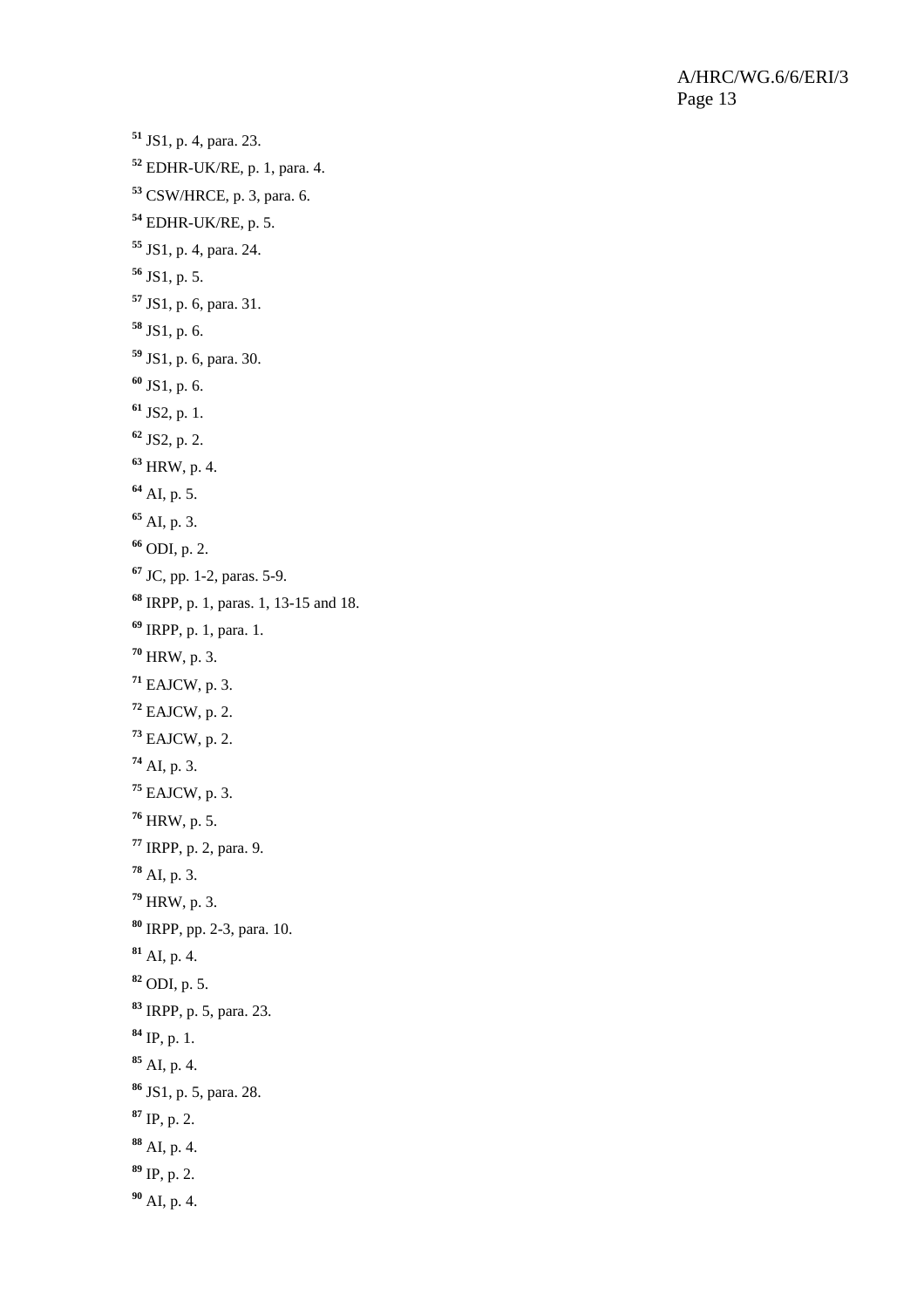A/HRC/WG.6/6/ERI/3 Page 14 IP, p. 2. AI, p. 5. CSW/HRCE, p. 3, para. 6. STP, p. 1. AI, p. 5. JS1, p. 5, para. 29. AI, p. 5. IP, p. 3. CSW/HRCE, p. 4, para. 12. JS1, p. 3, para. 10. JS1, p. 3, para. 11. JS1, p. 3, para. 12. JS1, p. 3. ODI, p. 5. CSW/HRCE, p. 2, para. 9. JS1, p. 2, para. 4. HRW, p. 3. CSW/HRCE, p. 4, para. 10. AI, p. 4. STP, p. 1. EDHR-UK/RE, p. 5. JS1, p. 6, para. 32. JS1, p. 6, para. 36. CSW/HRCE, p. 7, para. 28. JS1, p. 6, para. 33. JS1, p. 7. CPTI, p. 1, para. 1. JS1, p. 6, para. 34. HRW, p. 5. CSW/HRCE, p. 8, para. 33. JS1, p. 6, para. 35. CPTI, p. 4, para. 14. CPTI, p. 4, para. 15. CSW/HRCE, p. 6, para. 25. HRW, p. 5. CPTI, p. 5, para. 22. CSW/HRCE, p. 9, para. 32. CSW/HRCE, p. 7, para. 29. CSW/HRCE, p. 7, para. 30. EDHR-UK/RE, p. 3, para. 13.